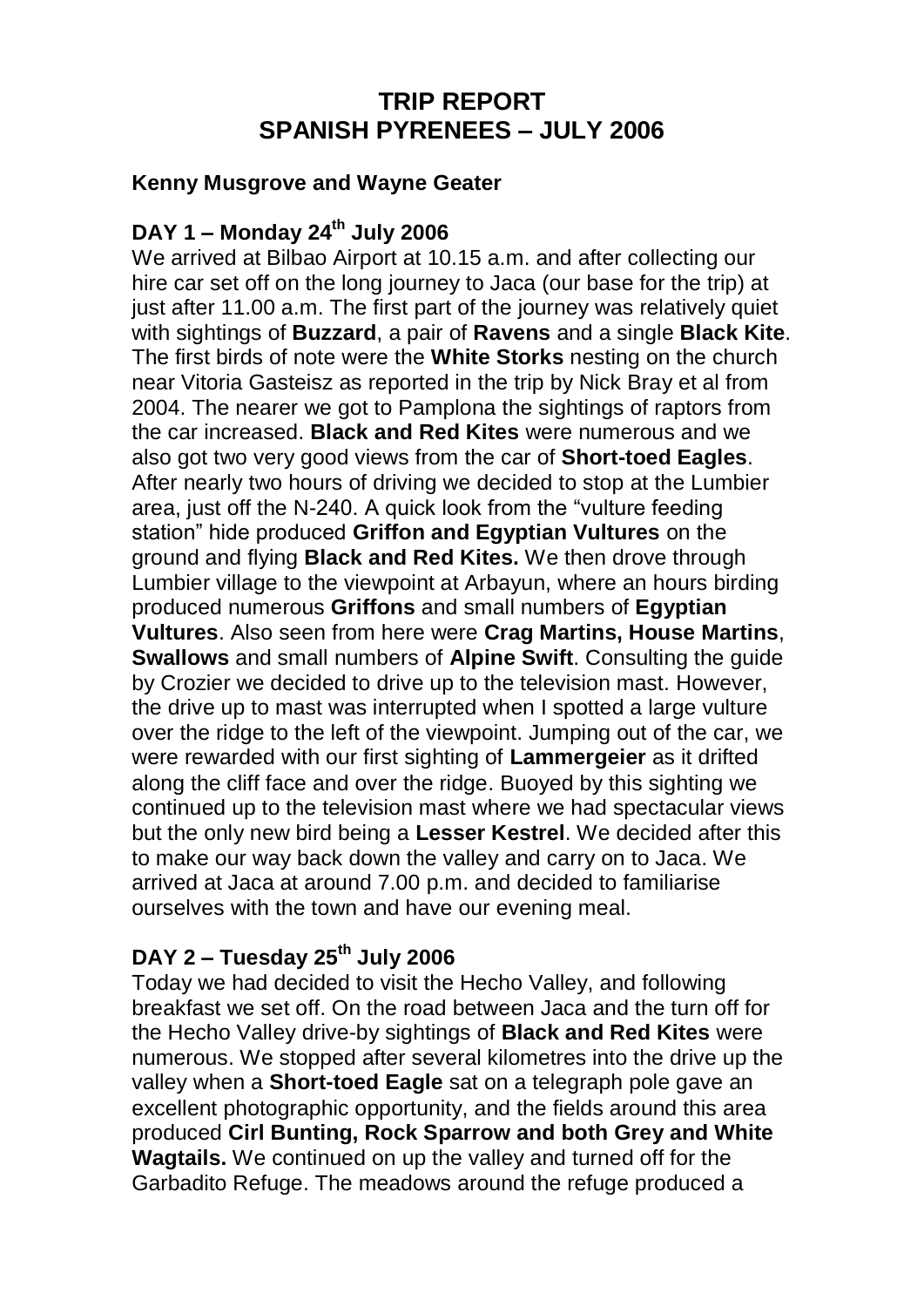**Chaffinch, Coal Tit** and a small party of **Citril Finches**. Following the trail past the wooden hut to the cliff face, which is supposed to be a regular nesting site of Wallcreeper, we stopped at the first meadow which produced a fly past **Great Spotted Woodpecker**. From this point we decided to scan the cliffs opposite, and this proved extremely beneficial as we telescoped two **Lammergeiers** sitting on rocks near the top of the cliff face. For the next ten minutes we had exceptional views of these magnificent vultures as they performed in flight and sat on the cliffs on the opposite side of the valley. With our spirits high we carried on to the cliff face hoping for a sighting of Wallcreeper. On reaching the cliff face we sat and scanned the cliff for over two hours, but unfortunately no sightings of our target bird. However, there was plenty going on to keep us occupied. **Black Redstarts** flitted around the top of the cliff-face and Wayne picked out a single **Alpine Accentor** continually coming to a nest site near the top, with food for its young.

A mixed flock of **Alpine and Red-billed Chough** continually harassed the numerous **Griffons** and a pair of **Ravens** also performed well for us. **Crag Martins** and a sizeable group of **Alpine Swifts** were continually overhead, and a **Black Woodpecker** was heard calling from the opposite side of the valley, but sadly we were unable to get any sightings of these large woodpeckers. A single **Common Buzzard and a Common Kestrel** were also seen. We made our way back to the refuge a little disappointed (but not too much) where a large eagle performed above us while we were having a drink. This really close view of a **Golden Eagle** again raised our spirits and we made our way back to the village of Siresa, where we had a flyover **Short-toed Eagle** and fine lunch in the Castillo d'Acher hotel.

After lunch we tried our luck at the Boca del Infierno, but the only bird seen was a **Robin**. Driving further up the valley we eventually came to some Alpine meadows where we added our first **Redbacked Shrike** as well as **Yellowhammer, Goldfinch, Linnet** and another flock of **Red-billed Chough**. We then drove back down the valley and across to the Anso viewpoint, which proved to be disappointing with only **Common Swifts** and a single **Black Kite** seen. We decided to head for the impressive Binies Gorge where we heard but did not see **Blue Rock Thrush** as well as **Crag Martin** and numerous **Griffon Vultures**, one of which flew straight at us down the road, passing at head height. Further down the road towards Berdun the scrub area produced a **Spectacled Warbler**. Earlier in the day we had made the decision to try for the Eagle Owl at the site mentioned in several trip reports, so we headed back towards Jaca on the N-240. After stopping for something to eat we turned off towards and parked at the bridge as suggested. Here we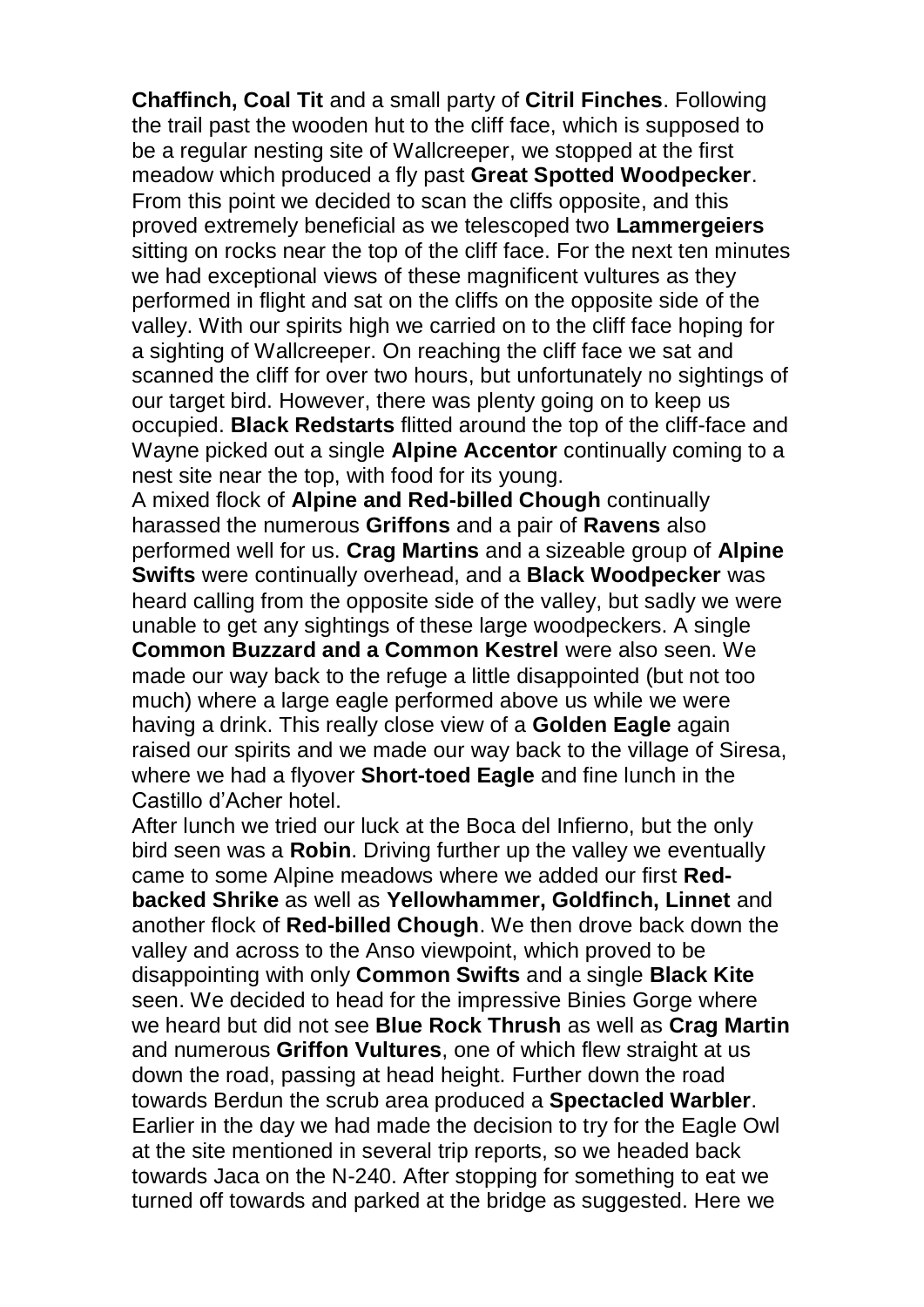met an English couple who lived nearby and a Dutch birder who had been at the site for the three previous evenings. From this conversation we were given details of an area around the airport of Santa Cilia and that the Gabardito sight had not been occupied by Wallcreeper this year. We were also were told that the owl had not been seen for over a week. However, luck was with us and just before 10.00 p.m. the giant **Eagle Owl** flew right in front of us and perched on a rock. Despite the light we were able to scope the bird for several minutes before it flew off to continue its hunting. Several **Nightjars** were also seen in this area and a **Scops Owl** (heard but not seen) was also in evidence.

#### **DAY 3 – Wednesday 26th July 2006**

Following our discussion with the English couple the previous evening we tried the area around Santa Cilia as suggested. In the area around the river we had **Common Sandpiper**, **Woodchat Shrike, Melodious Warbler, Blackcap, Nightingale, Garden Warbler, Spotted Flycatcher, Spotless Starling, Linnet and Greenfinch**, with **Golden Oriole** heard but not seen. Further on around the airfield we had more **Woodchat Shrikes, Crested Lark, Red-backed Shrike, Serin and two Hoopoes**.

After a decent hour or so in this area we decided to head back to Jaca and then onto the ski resort of Candanchu. Stopping at one of the villages for Café con leche we sat with our drinks and watched numerous **Griffons, and the odd Egyptian Vulture,** take off from the mountains to begin their daily search for food. We arrived at Candanchu and with one chairlift working we headed for the tops of the mountains where **Black Redstart and Alpine Chough** were spotted on the slopes on the way up. Following a wide track beyond the café it was soon apparent the most common bird on the high tops were **Northern Wheatear**. However after walking for 15 minutes or so we were rewarded with two flyover **Snow Finches**, which were followed soon after by a single flyover bird. We stopped in one of the many meadow valleys to check out some movement and along with more **Northern Wheatears** we picked out several **Water Pipits**. We sat for half an our in this area scanning the numerous **Griffons** which were continually flying over us, and were rewarded with the sight of both **Short-toed and Booted Eagle** passing right above us. We made our way back to the café and walked off following a track to the right. A small group of **Citril Finches** were feeding just around the corner from the café along with a few **Linnets**. More **Northern Wheatear and Water Pipits** were in evidence and a single **Egyptian Vulture** was spotted flying along a nearby rock face. On making our way back to the chair lift a larger Pipit was observed which at first was thought to be a **Tawny**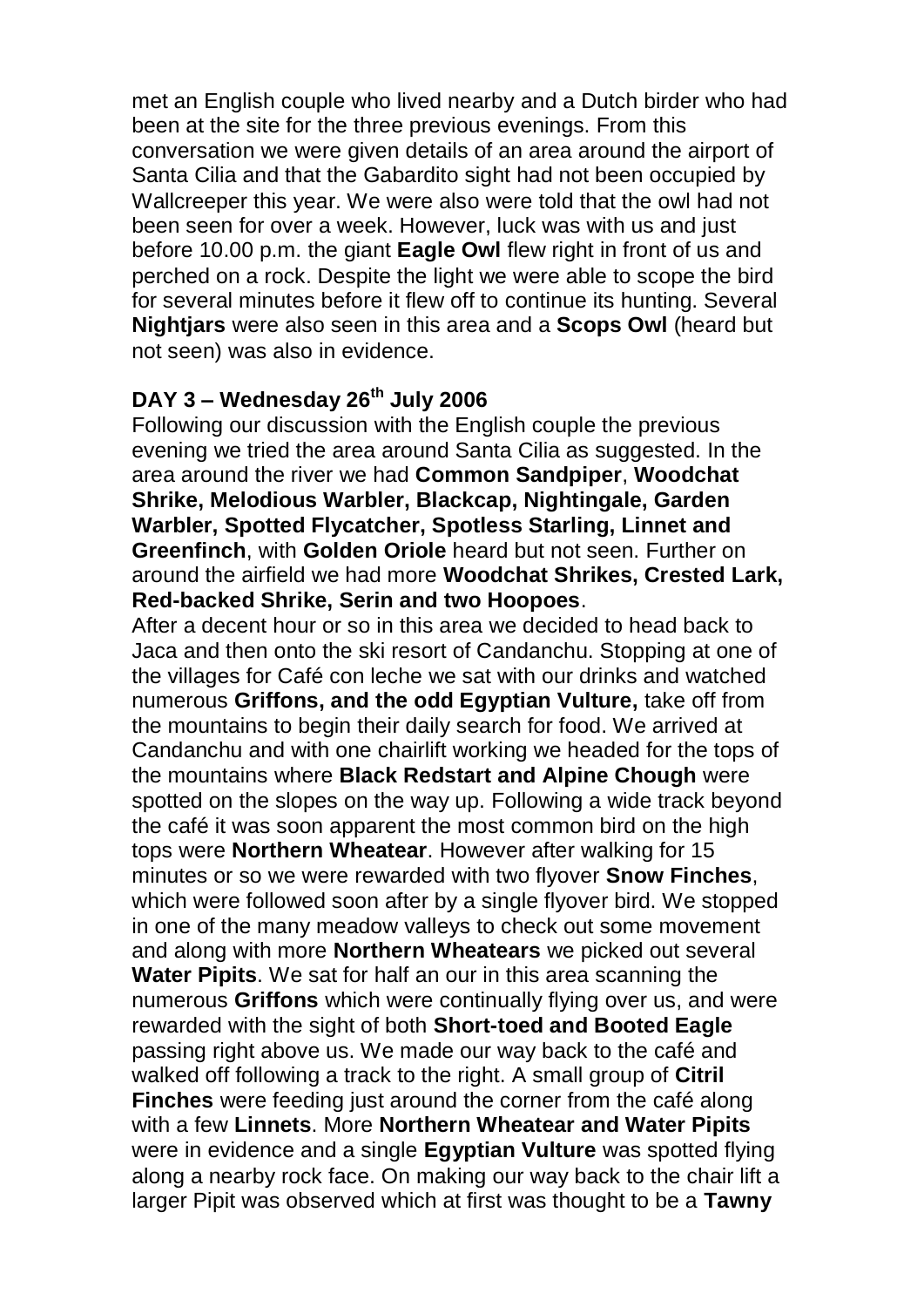**Pipit** (but the bird despite being the correct size and pale underneath had no head markings and a much darker back – any suggestions welcome). Making our way back down on the chairlift we had excellent views of more **Citril Finches**, some of which were sat on the wires of the chair lift itself, and at the bottom near the chair lift building **Serin** were singing and **White Wagtails** flitted around the buildings.

The time now was 5.00 p.m. and we decided to try our luck at the nearby resort of Astun. Again one chairlift was working so we made our way up the slopes to the tops, where on descending from the chairlift were amazed to be in a natural bowl, which contained a small lake. We did not have much time on the tops here, so we scanned the surrounding ridges and peaks and were rewarded with three **Lammergeiers** in the air together towards the southeast. With this sighting we caught the last chair back down the mountains and decided to make our way back to Jaca.

We stopped to observe the derelict railway station (now being) renovated) in the hope of seeing Black-bellied Dipper as mentioned in Nick Bray's report but no such luck. However the trees lining the stream/river in the village produced **Nuthatch, Spotted Flycatcher, Melodious Warbler, Great Tit, Blue Tit and Great Spotted Woodpecker.**

### **DAY 4 – Thursday 27th July 2006**

On this our third full day in the Pyrenees, we had decided to try our luck to the south of Jaca. We set off for Riglos on the Bernues road, calling first at the Oroel site just outside of Jaca. We were hoping to at least hear Black Woodpecker, but this sight was extremely quiet and the only bird seen was a **Jay**.

Continuing on our journey we stopped to scope a large raptor sitting on the top of a tree, which turned out to be a **Common Buzzard**, but our luck was in when at least 50 calling **Bee-eaters** flew overhead. Further stops on this road produced **Spectacled Warbler, Wood Warbler, Melodious Warbler, Great Spotted Woodpecker and Firecrest**, and the area around La Pena produced more **Bee-eaters** and a **Turtle Dove**, with a single **Yellow-legged Gull** and **Mallard** on the reservoir.

After café con leche and something to eat we drove into the village of Riglos. As stated in the guide we parked before the village and walked to the church and took the track to the right. Apart from **Griffons** and a single **Egyptian Vulture** the only other bird seen was a male **Black Redstart**.

Somewhat disappointed we made our way back to the car and decided to make our way back to the monasteries at San Juan de la Pena. The lower monastery produced a very photographic male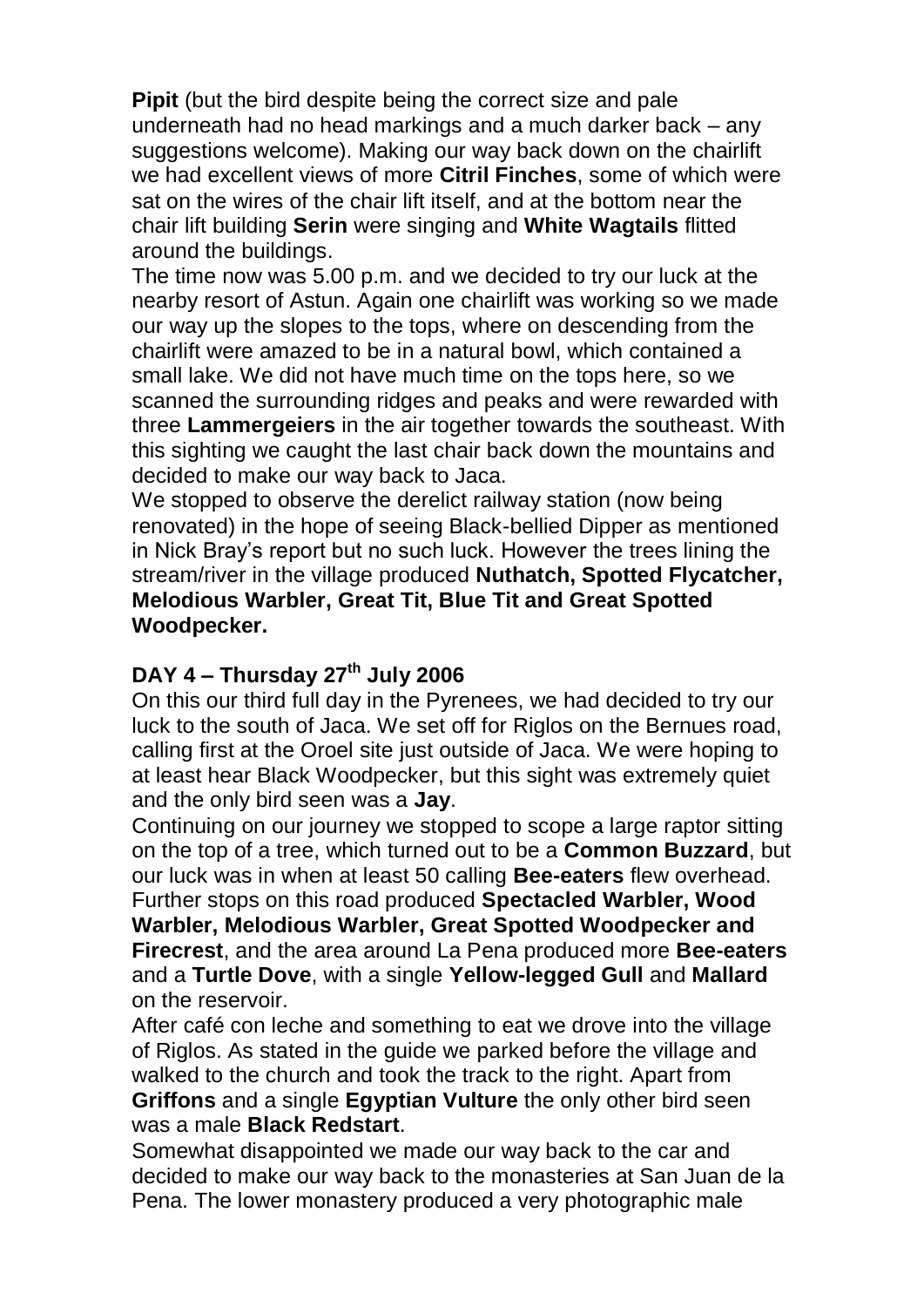**Black Redstart** while the woods around the entrance to the first track by the upper monastery yielded **Treecreeper** (I presume Short-toed**), Crested Tit, Firecrest and Long-tailed Tit.** We parked at the suggested parking area and made our way through the woods to the viewpoint. This short walk only produced **Blackbird, Robin and two more Firecrest**.

Despite our earlier report on the Wallcreeper we decided to give the Gabardito site another go and drove up the Hencho valley in the early evening. We first tried the Boca del Infierno (just in case) and then the stream above (for Dipper) but no luck in both cases. In fact the only birds seen were a huge group of Common swifts screaming up the valley – perhaps they knew what was to come! Up we went to the Gabardito refuge. The trees around the refuge were alive with birds, which included **Crested, Great and Coal Tits and Nuthatch,** but just as we were about to set off for the rock face it started to rain. We decided to have a coffee until this passed over, but the sky darkened, the rain became more intense and thunder rolled around the mountains. After 40 minutes we decided to call it a day and drove back to the excellent Castillo d'Acher for an evening meal. The storm worsened and the drive back to Jaca later on was undertaken in the middle of the most ferocious thunder and lightening I have ever witnessed – both impressive and somewhat frightening. (We had planned to try the park in Jaca that night for Scops Owl).

# **DAY 5 – Friday 28th July 2006**

With our flight back to England not due to take-off until 9.00 p.m. we decided to pay another visit to the ski slopes in the hope that Wayne could photograph the vultures. First though we spent an hour around the river below Jaca, where we had **Spotless Starling, Melodious Warbler, Bee-eater, Common Sandpiper, Grey Heron, and a singing Quail** (not seen). A quick visit to the Citadel in Jaca gave us **Rock, House, and Tree Sparrow**.

We then went up the valley to Astun and the same chairlift to the tops. We had made a plan to make our way to a ridge some 800m from the chairlift. On the walk there we had **Northern Wheatear** and **Water Pipit** and an exceptionally close view of a flyover **Lammergeier**. I set up the scope and Wayne his camera equipment on the ridge from which we had a magnificent panoramic view. During the next two hours we had close views of **Griffons** and regular sightings of two distant **Lammergeies** as well as **Alpine Chough** and numerous **House Martins.** However the greatest spectacle was of some 100 plus **Black Kites** passing over our heads moving from north to south. Time was pressing and we made our way back to the chairlift, where just before the upper station we